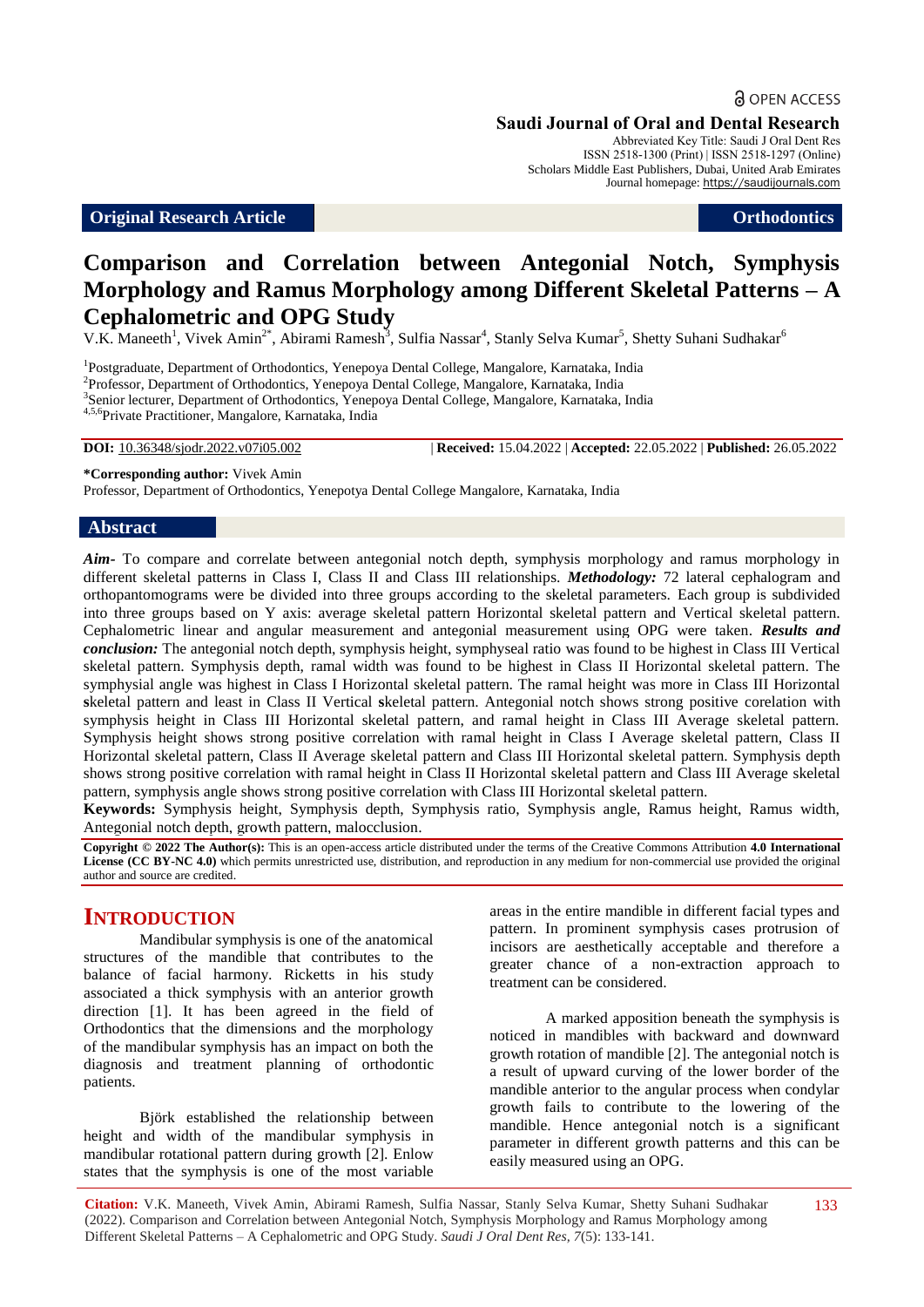The important significance of ramus of the mandible is to provide attachments for masticatory muscles. However, the ramus is also an integral part for placing the corpus and dental arch into harmonious relationship with the maxilla and other facial structures. An appropriate relationship is maintained by critical remodelling and adjustments in ramus alignment, vertical length and anteroposterior dimensions. Hence the ramus height and width shows a significant change in different growth patterns and in different skeletal relationships.

Lateral cephalogram and Orthopantomogram (OPG) are the most commonly advised radiographs in orthodontics to visualise the entire maxillary and mandibular vital structures in a single film. They are most commonly used radiograph to analyze morphology and treatment effects since it has high rate of prescription and it is a useful tool to study of morphological changes of the maxilla and mandible [3].

A thorough knowledge of the dental components, skeletal components and their correlation in skeletal Class I, Class II and Class III is essential because it may influence the treatment plan. Each malocclusion depends on the variations in the direction, timing and duration of the development in the facial areas, because these variations influence the orthodontic diagnosis and to produce an appropriate treatment plan. Hence the purpose of this study is to compare and correlate between antegonial notch depth, symphysis morphology and ramus morphology in different skeletal patterns in Class I, Class II and Class III relationships.

#### **METHODOLOGY**

The study was carried out on 72 lateral cephalograms and orthopantomograms of head and neck region of individuals of age above 20 years, which were taken from the archives of Department of Orthodontics and Dentofacial Orthopedics for the orthodontic treatment purpose.

Inclusion Criteria were Age group 21- 40 years (patients younger than 21 years will have incomplete development of their craniofacial structures), Patients cephalometric values with ANB angle (Steiner's cephalometric analysis) equal to  $2^0$  to  $4^0$ , less than  $2^0$ and greater than  $4^0$ , YEN angle equal to  $117^0$ -123<sup>0</sup>, less than 117<sup>0</sup>, greater than 123<sup>0</sup>,  $\beta$  angle 27<sup>°</sup> – 35<sup>°</sup>, less than  $27^{\degree}$ , greater than  $35^{\degree}$ Exclusion criteria were patients with cleft lip and palate, patients below 21 years of age, patients with enlarged tonsils and adenoids, patients undergone orthodontic treatment, patients undergone orthognathic surgery, patients with pathologies in head and neck region.

The lateral cephalograms were taken for each subject, with the Frankfort horizontal plane parallel to the ground and patient's teeth occluding in maximum intercuspation. The orthopantomogram were taken for each subject, with the Frankfort horizontal plane parallel to the floor and patient's teeth occluding in maximum intercuspation.

All the pre-treatment lateral cephalograms and OPGs were traced on matte acetate tracing paper manually by a single examiner with a 0.5mm lead pencil. The linear and angular measurements were taken with the help of a scale and protractor.

The patients will be divided into three groups according to the skeletal parameters ANB angle, YEN angle and β angle. Group I (ANB angle=  $0^{\degree}$ -4<sup>°</sup>,YEN angle=  $117^\circ$  –  $123^\circ$ , β angle  $27^\circ$  –  $35^\circ$ ), Group II (ANB angle > 4<sup>°</sup>, YEN angle <117, β angle <27<sup>°</sup>), Group III (ANB angle < 0<sup>°</sup>, YEN angle > 123<sup>°</sup>, β angle > 35<sup>°</sup>) Each group is subdivided into three groups based on Y axis: average skeletal pattern ( Y axis : 53° - 66° )**,** Horizontal skeletal pattern ( Y axis : <59° ) and Vertical skeletal pattern (Y axis : >66°).

Cephalometric linear and angular measurement like Symphysis height, Symphysis depth, Symphysis ratio, Symphysis angle, Ramus height, Ramus width and Antegonial notch depth measurement using OPG were taken.

#### **STATISTICAL ANALYSIS**

72 lateral cephalograms and OPGs were taken from the repository of Department of Orthodontics and Dentofacial Orthopedics and included in the study. The test used for sample size calculation was ANOVA with post hoc Bonferroni test.

Level of significance 5%, power 80%, effect size =0.6 computed using the software 'G\*power'.

#### **RESULTS**

The collected data were analysed using descriptive and inference statistical methods. Descriptive methods such as sequencing, percentage, mean and standard deviation were computed to summarize the data. P test was used to compare the outcome parameters between skeletal patterns. Pearson correlation was used to calculate and to identify the correlation between the outcome parameters. Further regression equation was established using regression analysis tool. Analysis was performed using SPSS version 23. Level of significance in the present study was 5%. The results of the study showed that there is a statistically significant differences in volume in different skeletal pattern with a p value <0.001and mean value.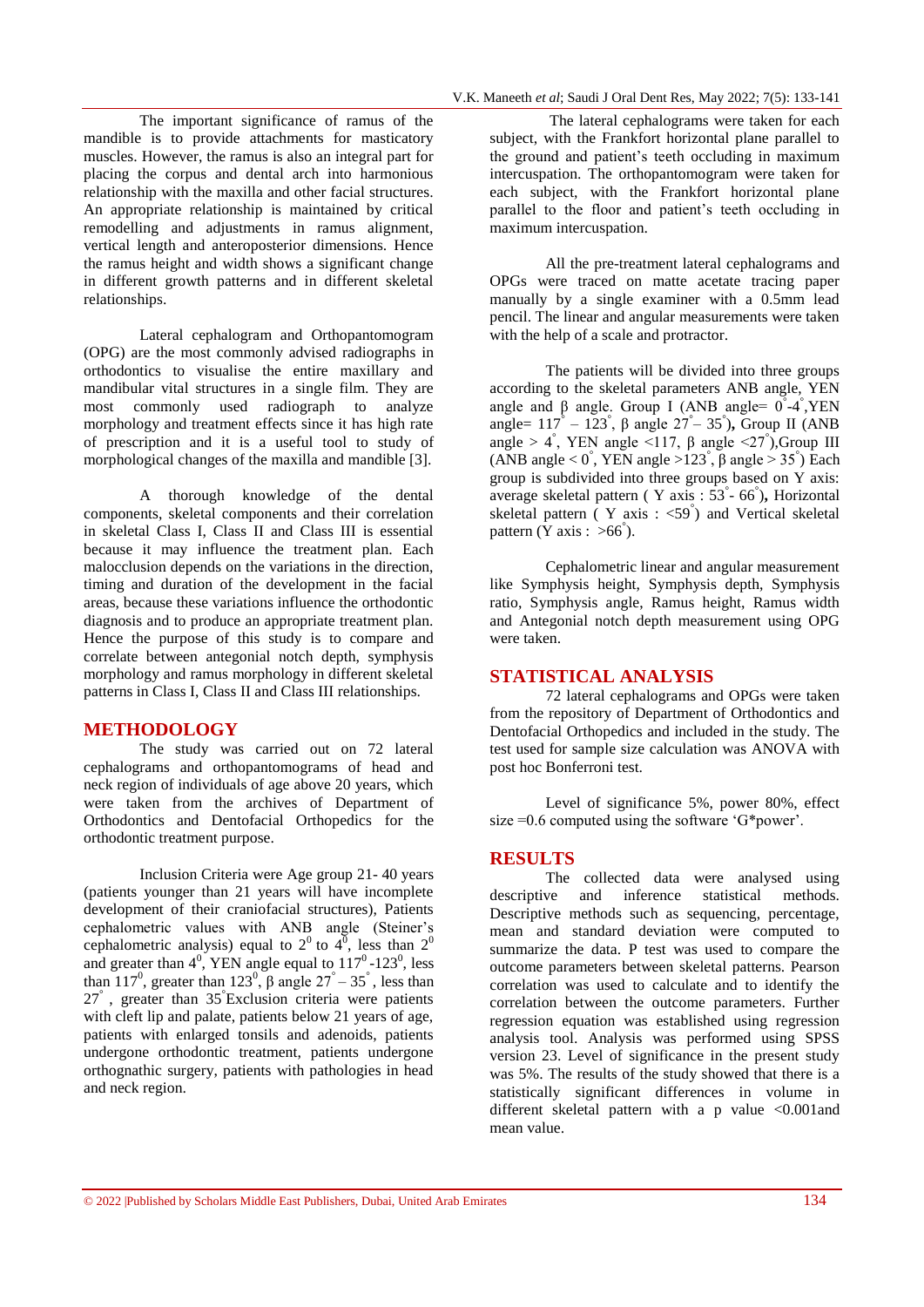| Table-1a:-Comparison of variables between skeletal pattern in Class I |                 |   |             |           |                |                |              |             |  |  |  |
|-----------------------------------------------------------------------|-----------------|---|-------------|-----------|----------------|----------------|--------------|-------------|--|--|--|
| <b>Class I</b>                                                        | <b>Skeletal</b> | N | <b>Mean</b> | <b>SD</b> | Min            | <b>Max</b>     | <b>ANOVA</b> |             |  |  |  |
|                                                                       |                 |   |             |           |                |                | F            | p-value     |  |  |  |
|                                                                       | Horizontal      | 8 | 52.88       | 7.43      | 42             | 65             |              | $0.03*$     |  |  |  |
| Ramal height                                                          | Average         | 8 | 49.25       | 2.44      | 46             | 52             | 4.39         |             |  |  |  |
|                                                                       | Vertical        | 8 | 45.50       | 3.63      | 41             | 51             |              |             |  |  |  |
|                                                                       | Horizontal      | 8 | 35.88       | 2.70      | 32             | 40             |              |             |  |  |  |
| Ramal width                                                           | Average         | 8 | 33.88       | 2.30      | 30             | 36             | 2.50         | $0.11$ (NS) |  |  |  |
|                                                                       | Vertical        | 8 | 33.50       | 1.77      | 30             | 35             |              |             |  |  |  |
|                                                                       | Horizontal      | 8 | 22.63       | 1.69      | 20             | 25             |              |             |  |  |  |
| Symphysis height                                                      | Average         | 8 | 22.75       | 1.49      | 21             | 25             | 24.41        | $< 0.001*$  |  |  |  |
|                                                                       | Vertical        | 8 | 26.88       | 0.84      | 26             | 28             |              |             |  |  |  |
|                                                                       | Horizontal      | 8 | 17.25       | 1.83      | 15             | 20             |              | $0.13$ (NS) |  |  |  |
| Symphysis depth                                                       | Average         | 8 | 15.25       | 2.25      | 11             | 18             | 2.26         |             |  |  |  |
|                                                                       | Vertical        | 8 | 15.88       | 1.64      | 14             | 18             |              |             |  |  |  |
|                                                                       | Horizontal      | 8 | 87.63       | 5.04      | 80             | 95             |              |             |  |  |  |
| Symphysis angle                                                       | Average         | 8 | 79.75       | 1.98      | 77             | 83             | 18.41        | $< 0.001*$  |  |  |  |
|                                                                       | Vertical        | 8 | 77.88       | 2.36      | 76             | 83             |              |             |  |  |  |
|                                                                       | Horizontal      | 8 | 1.28        | 0.12      | 1.2            | 1.5            |              |             |  |  |  |
| Symphysis ratio                                                       | Average         | 8 | 1.53        | 0.23      | 1.3            | 2              | 11.36        | $< 0.001*$  |  |  |  |
|                                                                       | Vertical        | 8 | 1.69        | 0.16      | 1.4            | 1.9            |              |             |  |  |  |
| Antegonial notch                                                      | Horizontal      | 8 | 1.00        | 0.53      | $\theta$       | 1.5            |              |             |  |  |  |
|                                                                       | Average         | 8 | 1.25        | 0.38      | 1              | $\overline{c}$ | 16.42        | $< 0.001*$  |  |  |  |
|                                                                       | Vertical        | 8 | 2.31        | 0.53      | $\overline{2}$ | 3.5            |              |             |  |  |  |

V.K. Maneeth *et al*; Saudi J Oral Dent Res, May 2022; 7(5): 133-141

\*p<0.05 Statistically Significant p>0.05 Non-Significant, NS

By comparing the skeletal patterns in Class I Ramal height, Symphysis height, Symphysis angle, symphysis ratio and antegonial notch are statistically significant but ramal width and symhysis depth are nonsignificant as shown in table 1a.

|                                | (I)             | $\mathbf{J}$    | <b>Difference</b><br><b>Mean</b> | Std. |             | 95% Confidence<br><b>Interval</b> |                              |
|--------------------------------|-----------------|-----------------|----------------------------------|------|-------------|-----------------------------------|------------------------------|
| <b>Class I</b>                 | <b>Skeletal</b> | <b>Skeletal</b> | $(I-J)$<br><b>Error</b>          |      | p-value     | Lower<br><b>Bound</b>             | <b>Upper</b><br><b>Bound</b> |
|                                | Horizontal      | Average         | 3.63                             | 2.49 | $0.33$ (NS) | $-2.65$                           | 9.90                         |
| Ramal height                   |                 | Vertical        | 7.38                             | 2.49 | $0.02*$     | 1.10                              | 13.65                        |
|                                | Average         | Vertical        | 3.75                             | 2.49 | $0.31$ (NS) | $-2.52$                           | 10.02                        |
|                                | Horizontal      | Average         | $-0.13$                          | 0.69 | $0.98$ (NS) | $-1.87$                           | 1.62                         |
| Symphysis<br>height<br>Average |                 | Vertical        | $-4.25$                          | 0.69 | $< 0.001*$  | $-5.99$                           | $-2.51$                      |
|                                |                 | Vertical        | $-4.13$                          | 0.69 | $< 0.001*$  | $-5.87$                           | $-2.38$                      |
|                                | Horizontal      | Average         | $-7.88$                          | 1.71 | $< 0.001*$  | $-12.17$                          | $-3.58$                      |
| Symphysis                      |                 | Vertical        | 9.75                             | 1.71 | $< 0.001*$  | 5.45                              | 14.05                        |
| angle                          | Average         | Vertical        | 1.88                             | 1.71 | $0.53$ (NS) | $-2.42$                           | 6.17                         |
|                                | Horizontal      | Average         | $-0.25$                          | 0.09 | $0.02*$     | $-0.47$                           | $-0.03$                      |
| Symphysis                      |                 | Vertical        | $-0.41$                          | 0.09 | $< 0.001*$  | $-0.63$                           | $-0.19$                      |
| ratio                          | Average         | Vertical        | $-0.16$                          | 0.09 | $0.17$ (NS) | $-0.38$                           | 0.06                         |
|                                | Horizontal      | Average         | $-0.25$                          | 0.24 | $0.57$ (NS) | $-0.86$                           | 0.36                         |
| Antegonial<br>notch            |                 | Vertical        | $-1.31$                          | 0.24 | $< 0.001*$  | $-1.93$                           | $-0.70$                      |
|                                | Average         | Vertical        | $-1.06$                          | 0.24 | $0.001*$    | $-1.68$                           | $-0.45$                      |

**Table-1b: Pairwise comparison of variables between skeletal patterns in Class I**

Tukey Post Hoc Test

\*p<0.05 Statistically Significant p>0.05 Non Significant, NS

In pair wise comparison between each parameter. These the following parameters shows statistically significant as shown in table 2a: Ramal height was significant when comparing Horizontal and Vertical skeletal pattern. Symphysis height was significant when comparing Horizontal with Vertical skeletal pattern and Average with Vertical skeletal pattern. Symphysis angle was significant when comparing Horizontal with Average skeletal pattern and Horizontal with Vertical skeletal pattern. Symphysis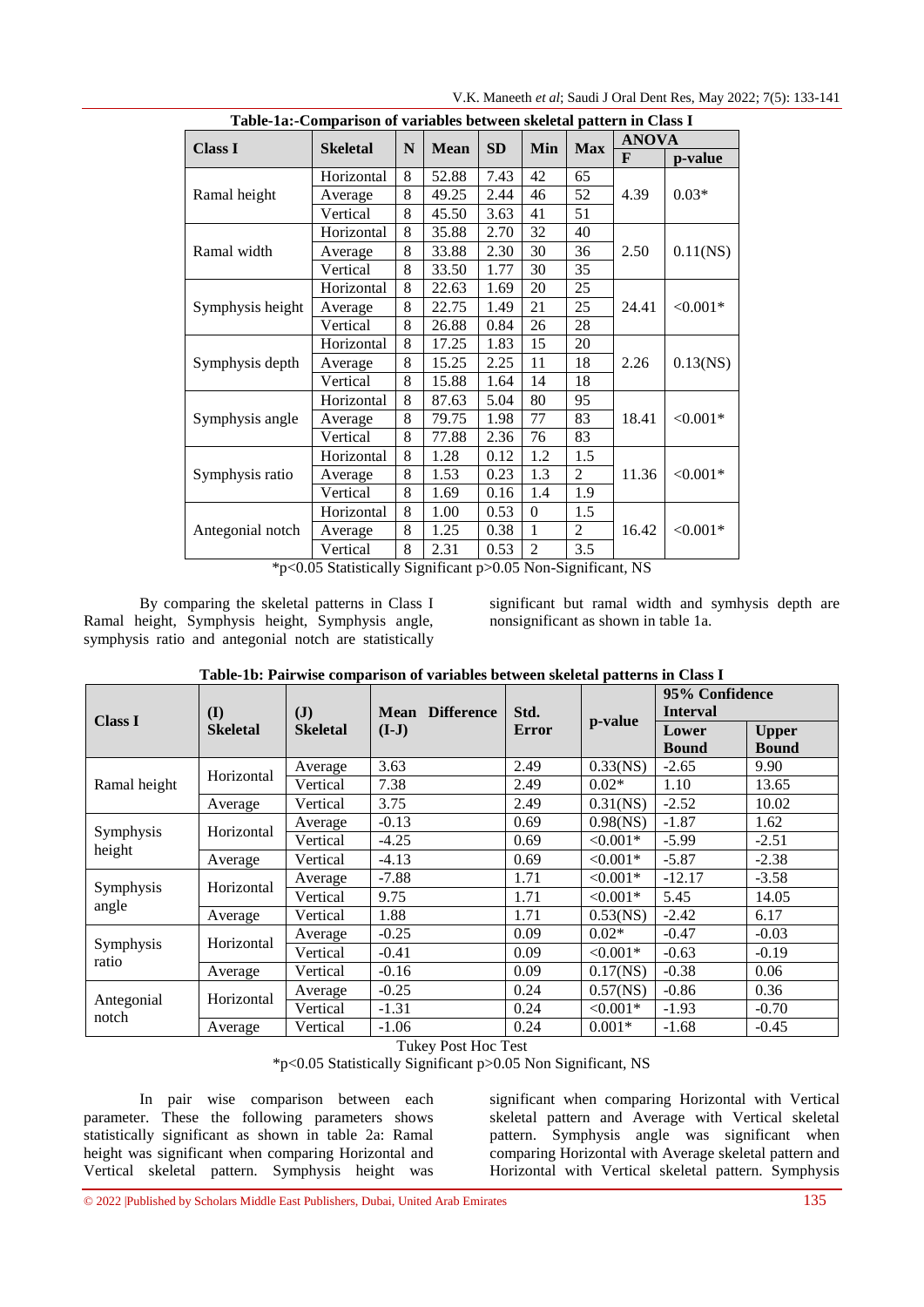ratio was significant when comparing Horizontal with Average skeletal pattern and Horizontal with Vertical skeletal pattern. Antegonial notch was significant when comparing Horizontal with Vertical skeletal pattern and Average with Vertical skeletal pattern.

|                  |            | N |             | SD   | Min            |                | <b>ANOVA</b> |             |
|------------------|------------|---|-------------|------|----------------|----------------|--------------|-------------|
| <b>Class II</b>  | Skeletal   |   | <b>Mean</b> |      |                | <b>Max</b>     | F            | p-value     |
|                  | Horizontal | 8 | 52.86       | 5.87 | 47             | 61             |              |             |
| Ramal height     | Average    | 8 | 50.57       | 3.95 | 43             | 55             | 5.08         | $0.02*$     |
|                  | Vertical   | 8 | 45.29       | 3.50 | 42             | 52             |              |             |
|                  | Horizontal | 8 | 35.43       | 3.60 | 31             | 40             |              |             |
| Ramal width      | Average    | 8 | 33.86       | 3.13 | 29             | 38             | 1.84         | $0.19$ (NS) |
|                  | Vertical   | 8 | 32.14       | 2.85 | 29             | 37             |              |             |
|                  | Horizontal | 8 | 23.43       | 2.99 | 19             | 28             |              |             |
| Symphysis height | Average    | 8 | 24.29       | 6.10 | 17             | 36             | 0.10         | $0.91$ (NS) |
|                  | Vertical   | 8 | 24.43       | 4.08 | 20             | 29             |              |             |
|                  | Horizontal | 8 | 16.57       | 2.15 | 14             | 19             |              | $0.08$ (NS) |
| Symphysis depth  | Average    | 8 | 14.43       | 1.51 | 12             | 16             | 2.96         |             |
|                  | Vertical   | 8 | 14.57       | 1.81 | 13             | 18             |              |             |
|                  | Horizontal | 8 | 85.29       | 2.93 | 82             | 91             |              |             |
| Symphysis angle  | Average    | 8 | 82.86       | 7.01 | 73             | 92             | 0.92         | $0.42$ (NS) |
|                  | Vertical   | 8 | 82.14       | 2.04 | 78             | 84             |              |             |
|                  | Horizontal | 8 | 1.43        | 0.15 | 1.2            | 1.6            |              |             |
| Symphysis ratio  | Average    | 8 | 1.67        | 0.35 | 1.2            | 2.2            | 1.82         | $0.19$ (NS) |
|                  | Vertical   | 8 | 1.66        | 0.27 | 1.4            | 2.2            |              |             |
|                  | Horizontal | 8 | 1.21        | 0.91 | $\theta$       | 2              |              |             |
| Antegonial notch | Average    | 8 | 1.57        | 0.35 | 1              | $\overline{2}$ | 10.94        | $0.001*$    |
|                  | Vertical   | 8 | 2.71        | 0.49 | $\overline{2}$ | 3              |              |             |

**Table-2a: Comparison of variables between skeletal patterns in Class II**

\*p<0.05 Statistically Significant p>0.05 Non- Significant, NS

By comparing the values in Class II skeletal pattern ramal height and antegonial notch are statistically significant but ramal width symphysis height, symphysis depth, symphysis angle and symphysis ratio are non-significant as shown in table 2a.

|                     |                        |                                   | <b>Mean</b>                                 | Std.         |             | 95% CI       |              |  |
|---------------------|------------------------|-----------------------------------|---------------------------------------------|--------------|-------------|--------------|--------------|--|
| <b>Class II</b>     | (I)<br><b>Skeletal</b> | $(\mathbf{J})$<br><b>Skeletal</b> |                                             | Error        | p-value     | Lower        | <b>Upper</b> |  |
|                     |                        |                                   | Difference (I-J)                            |              |             | <b>Bound</b> | <b>Bound</b> |  |
|                     | Horizontal             | Average                           | 2.29                                        | 2.44         | $0.62$ (NS) | $-3.93$      | 8.50         |  |
| Ramal height        |                        | Vertical                          | 7.57                                        | 2.44         | $0.02*$     | 1.35         | 13.79        |  |
|                     | Average                | Vertical                          | 5.29                                        | 2.44         | $0.10$ (NS) | $-0.93$      | 11.50        |  |
|                     | Horizontal             | Average                           | $-0.36$                                     | 0.34         | $0.55$ (NS) | $-1.21$      | 0.50         |  |
| Antegonial<br>notch |                        | Vertical                          | $-1.50$                                     | 0.34         | $0.001*$    | $-2.36$      | $-0.65$      |  |
|                     | Average                | Vertical                          | $-1.14$                                     | 0.34         | $0.008*$    | $-2.00$      | $-0.29$      |  |
|                     |                        |                                   | T <sub>1</sub><br>$\mathbf{r}$ $\mathbf{r}$ | $\mathbf{r}$ |             |              |              |  |

**Table-2b: Pairwise comparison of variables between skeletal pattern in Class II**

Tukey Post Hoc Test

\*p<0.05 Statistically Significant p>0.05 Non- Significant, NS

In pair wise comparison between each parameter. These the following parameters shows statistically significant as shown in table 2b- Ramal height was significant when comparing Horizontal and

Vertical skeletal pattern. Antegonial notch was significant when comparing Horizontal with Vertical skeletal pattern and Average with Vertical skeletal pattern.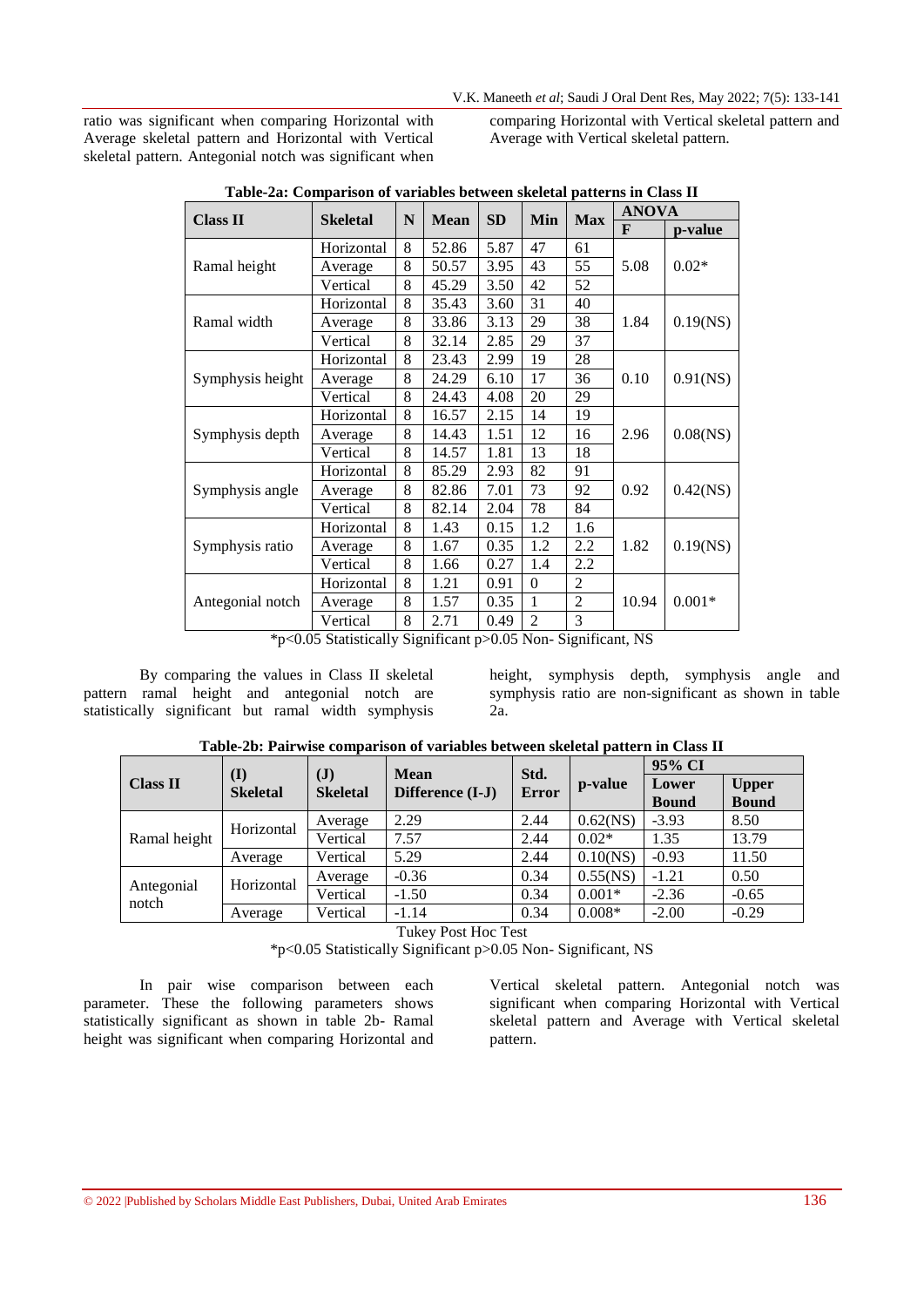| Table-3a:-Comparison of variables between skeletal pattern in Class III |                 |   |             |           |                |     |              |             |  |  |
|-------------------------------------------------------------------------|-----------------|---|-------------|-----------|----------------|-----|--------------|-------------|--|--|
| <b>Class III</b>                                                        | <b>Skeletal</b> | N | <b>Mean</b> | <b>SD</b> | Min            | Max | <b>ANOVA</b> |             |  |  |
|                                                                         |                 |   |             |           |                |     | F            | p-value     |  |  |
|                                                                         | Horizontal      | 8 | 56.13       | 5.94      | 45             | 61  |              |             |  |  |
| Ramal height                                                            | Average         | 8 | 50.50       | 7.17      | 41             | 62  | 3.70         | $0.04*$     |  |  |
|                                                                         | Vertical        | 8 | 48.50       | 3.82      | 43             | 54  |              |             |  |  |
|                                                                         | Horizontal      | 8 | 34.75       | 2.49      | 30             | 37  |              |             |  |  |
| Ramal width                                                             | Average         | 8 | 32.63       | 3.70      | 29             | 40  | 3.24         | $0.06$ (NS) |  |  |
|                                                                         | Vertical        | 8 | 31.00       | 2.51      | 28             | 35  |              |             |  |  |
|                                                                         | Horizontal      | 8 | 22.63       | 2.45      | 18             | 25  |              |             |  |  |
| Symphysis height                                                        | Average         | 8 | 24.25       | 2.66      | 20             | 29  | 1.35         | $0.28$ (NS) |  |  |
|                                                                         | Vertical        | 8 | 25.25       | 4.27      | 20             | 33  |              |             |  |  |
|                                                                         | Horizontal      | 8 | 14.13       | 2.36      | 10             | 18  |              | $0.79$ (NS) |  |  |
| Symphysis depth                                                         | Average         | 8 | 14.63       | 1.60      | 13             | 18  | 0.24         |             |  |  |
|                                                                         | Vertical        | 8 | 14.63       | 0.52      | 14             | 15  |              |             |  |  |
|                                                                         | Horizontal      | 8 | 88.13       | 3.27      | 82             | 92  |              |             |  |  |
| Symphysis angle                                                         | Average         | 8 | 80.00       | 7.27      | 73             | 93  | 20.65        | $< 0.001*$  |  |  |
|                                                                         | Vertical        | 8 | 72.00       | 3.46      | 68             | 78  |              |             |  |  |
|                                                                         | Horizontal      | 8 | 1.60        | 0.16      | 1.3            | 1.8 |              |             |  |  |
| Symphysis ratio                                                         | Average         | 8 | 1.65        | 0.26      | 1.4            | 2.2 | 0.55         | $0.59$ (NS) |  |  |
|                                                                         | Vertical        | 8 | 1.73        | 0.29      | 1.3            | 2.2 |              |             |  |  |
|                                                                         | Horizontal      | 8 | 1.50        | 0.96      | $\Omega$       | 3   |              |             |  |  |
| Antegonial notch                                                        | Average         | 8 | 1.81        | 0.70      | $\mathbf{1}$   | 3   | 5.29         | $0.01*$     |  |  |
|                                                                         | Vertical        | 8 | 2.81        | 0.84      | $\overline{2}$ | 4   |              |             |  |  |

V.K. Maneeth *et al*; Saudi J Oral Dent Res, May 2022; 7(5): 133-141

\*p<0.05 Statistically Significant p>0.05 Non- Significant, NS

By comparing the values in Class III skeletal pattern ramal height, symphysis angle and antegonial notch are statistically significant but ramal width, symphysis height, symphysis depth and symphysis ratio are statistically non-significant as shown in table 3a.

|                  |                        | $(\mathbf{J})$  | <b>Difference</b><br><b>Mean</b> | Std.  |             | 95% CI                |                              |
|------------------|------------------------|-----------------|----------------------------------|-------|-------------|-----------------------|------------------------------|
| <b>Class III</b> | (I)<br><b>Skeletal</b> | <b>Skeletal</b> | $(I-J)$                          | Error | p-value     | Lower<br><b>Bound</b> | <b>Upper</b><br><b>Bound</b> |
|                  | Horizontal             | Average         | 5.63                             | 2.91  | $0.15$ (NS) | $-1.70$               | 12.95                        |
| Ramal height     |                        | Vertical        | 7.63                             | 2.91  | $0.04*$     | 0.30                  | 14.95                        |
|                  | Average                | Vertical        | 2.00                             | 2.91  | $0.77$ (NS) | $-5.32$               | 9.32                         |
|                  | Horizontal             | Average         | 8.13                             | 2.51  | $0.01*$     | 1.80                  | 14.45                        |
| Symphysis        |                        | Vertical        | 16.13                            | 2.51  | $< 0.001*$  | 9.80                  | 22.45                        |
| angle            | Average                | Vertical        | 8.00                             | 2.51  | $0.01*$     | 1.68                  | 14.32                        |
|                  | Horizontal             | Average         | $-0.31$                          | 0.42  | $0.74$ (NS) | $-1.38$               | 0.75                         |
| Antegonial       |                        | Vertical        | $-1.31$                          | 0.42  | $0.01*$     | $-2.38$               | $-0.25$                      |
| notch            | Average                | Vertical        | $-1.00$                          | 0.42  | $0.07$ (NS) | $-2.06$               | 0.06                         |

**Table-3b:-Pairwise comparison of variables between skeletal pattern in Class III**

Tukey Post Hoc Test

\*p<0.05 Statistically Significant p>0.05 Non- Significant, NS

In pair wise comparison between each parameter. These the following parameters shows statistically significant as shown in table 3b-Ramal height was significant when comparing Horizontal and Vertical skeletal pattern. Symphysis angle was

significant when comparing Horizontal with Average skeletal pattern, Horizontal with Vertical skeletal pattern and Average with Vertical skeletal pattern. Antegonial notch was significant when comparing Horizontal with Vertical skeletal pattern.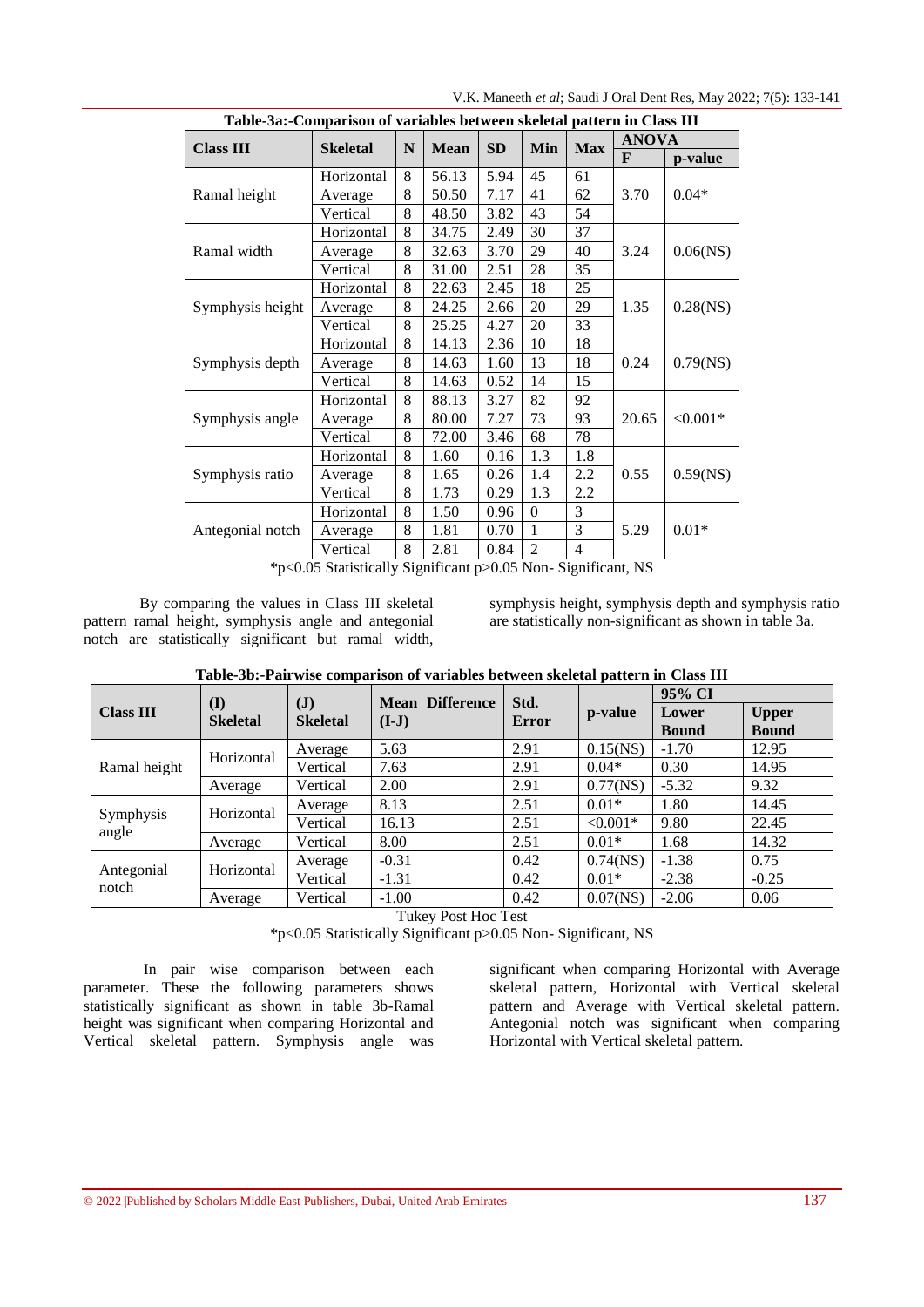V.K. Maneeth *et al*; Saudi J Oral Dent Res, May 2022; 7(5): 133-141

|                  | Table-4: Correlation table – Class I Horizontal skeletal pattern |         |                  |                  |                  |                  |                   |  |  |  |  |  |
|------------------|------------------------------------------------------------------|---------|------------------|------------------|------------------|------------------|-------------------|--|--|--|--|--|
|                  | Ramal                                                            | Ramal   | <b>Symphysis</b> | <b>Symphysis</b> | <b>Symphysis</b> | <b>Symphysis</b> | <b>Antegonial</b> |  |  |  |  |  |
|                  | height                                                           | width   | height           | depth            | angle            | ratio            | notch             |  |  |  |  |  |
| Ramal height     |                                                                  |         |                  |                  |                  |                  |                   |  |  |  |  |  |
| Ramal width      | 0.19                                                             |         |                  |                  |                  |                  |                   |  |  |  |  |  |
| Symphysis height | 0.49                                                             | 0.50    |                  |                  |                  |                  |                   |  |  |  |  |  |
| Symphysis depth  | 0.52                                                             | 0.65    | 0.63             |                  |                  |                  |                   |  |  |  |  |  |
| Symphysis angle  | $-0.27$                                                          | $-0.38$ | $-0.41$          | $-0.37$          |                  |                  |                   |  |  |  |  |  |
| Symphysis ratio  | $-0.25$                                                          | $-0.44$ | 0.09             | $-0.72*$         | 0.15             |                  |                   |  |  |  |  |  |
| Antegonial notch | 0.07                                                             | 0.87    | 0.15             | 0.43             | $-0.13$          | $-0.45$          |                   |  |  |  |  |  |

\*P<0.05 is statistically significant (Pearson correlation table)

As shown in table 4, symphysis ratio shows strong negative correlation with symphysis depth

#### **Table-5: Correlation table – Class I Average skeletal pattern**

|                  | Ramal<br>height | Ramal<br>width | <b>Symphysis</b><br>height | <b>Symphysis</b><br>depth | <b>Symphysis</b><br>angle | <b>Symphysis</b><br>ratio | <b>Antegonial</b><br>notch |
|------------------|-----------------|----------------|----------------------------|---------------------------|---------------------------|---------------------------|----------------------------|
| Ramal height     |                 |                |                            |                           |                           |                           |                            |
| Ramal width      | 0.22            |                |                            |                           |                           |                           |                            |
| Symphysis height | $0.80*$         | 0.66           |                            |                           |                           |                           |                            |
| Symphysis depth  | 0.66            | 0.14           | 0.44                       |                           |                           |                           |                            |
| Symphysis angle  | $-0.54$         | 0.44           | $-0.14$                    | $-0.59$                   |                           |                           |                            |
| Symphysis ratio  | $-0.35$         | 0.31           | 0.02                       | $-0.85*$                  | 0.67                      |                           |                            |
| Antegonial notch | 0.54            | $-0.15$        | 0.50                       | 0.01                      | $-0.36$                   | 0.08                      |                            |

\*P<0.05 is statistically significant (Pearson correlation table)

As shown in table 5, symphysis height with ramal height shows strong positive correlation and symphysis depth with symhysis ratio shows strong negative correlation.

|                  | Ramal   | Ramal   | <b>Symphysis</b> | <b>Symphysis</b> | <b>Symphysis</b> | <b>Symphysis</b> | Antegonial |
|------------------|---------|---------|------------------|------------------|------------------|------------------|------------|
|                  | height  | width   | height           | depth            | angle            | ratio            | notch      |
| Ramal height     |         |         |                  |                  |                  |                  |            |
| Ramal width      | 0.24    |         |                  |                  |                  |                  |            |
| Symphysis height | 0.68    | $-0.14$ |                  |                  |                  |                  |            |
| Symphysis depth  | 0.63    | 0.36    | 0.29             |                  |                  |                  |            |
| Symphysis angle  | $-0.15$ | $-0.18$ | $-0.22$          | 0.34             |                  |                  |            |
| Symphysis ratio  | $-0.32$ | $-0.36$ | 0.09             | $-0.90*$         | $-0.52$          |                  |            |
| Antegonial notch | $-0.31$ | 0.03    | $-0.06$          | $-0.19$          | $-0.42$          | 0.21             |            |

#### **Table-6: Correlation table – Class I Vertical skeletal pattern**

\*P<0.05 is statistically significant (Pearson correlation table)

As shown in table 6, symphysis depth with symphysis ratio shows very strong negative correlation.

## **Table-7: Correlation table – Class II Horizontal skeletal pattern**

|                  | <u>Chaud aa aagaanganna darengun burree h</u> |         |                                                                      |                  |                  |                  |                   |  |  |  |  |  |
|------------------|-----------------------------------------------|---------|----------------------------------------------------------------------|------------------|------------------|------------------|-------------------|--|--|--|--|--|
|                  | Ramal                                         | Ramal   | <b>Symphysis</b>                                                     | <b>Symphysis</b> | <b>Symphysis</b> | <b>Symphysis</b> | <b>Antegonial</b> |  |  |  |  |  |
|                  | height                                        | width   | height                                                               | depth            | angle            | ratio            | notch             |  |  |  |  |  |
| Ramal height     |                                               |         |                                                                      |                  |                  |                  |                   |  |  |  |  |  |
| Ramal width      | 0.63                                          |         |                                                                      |                  |                  |                  |                   |  |  |  |  |  |
| Symphysis height | $0.73*$                                       | 0.53    |                                                                      |                  |                  |                  |                   |  |  |  |  |  |
| Symphysis depth  | $0.76*$                                       | 0.50    | 0.73                                                                 |                  |                  |                  |                   |  |  |  |  |  |
| Symphysis angle  | $-0.73*$                                      | $-0.48$ | $-0.55$                                                              | $-0.79*$         |                  |                  |                   |  |  |  |  |  |
| Symphysis ratio  | $-0.05$                                       | $-0.02$ | 0.34                                                                 | $-0.38$          | 0.38             |                  |                   |  |  |  |  |  |
| Antegonial notch | $-0.21$                                       | $-0.30$ | $-0.58$                                                              | $-0.10$          | 0.03             | $-0.45$          |                   |  |  |  |  |  |
|                  |                                               |         | $*D$ of $D \subset \{1, \ldots, 1\}$ is $C \subset \{1, \ldots, 1\}$ |                  | 1.1.1.1          |                  |                   |  |  |  |  |  |

\*P<0.05 is statistically significant (Pearson correlation table)

As shown in table 7, there is a strong positive correlation between symphysis height and ramal height and also with symphysis depth and ramal height.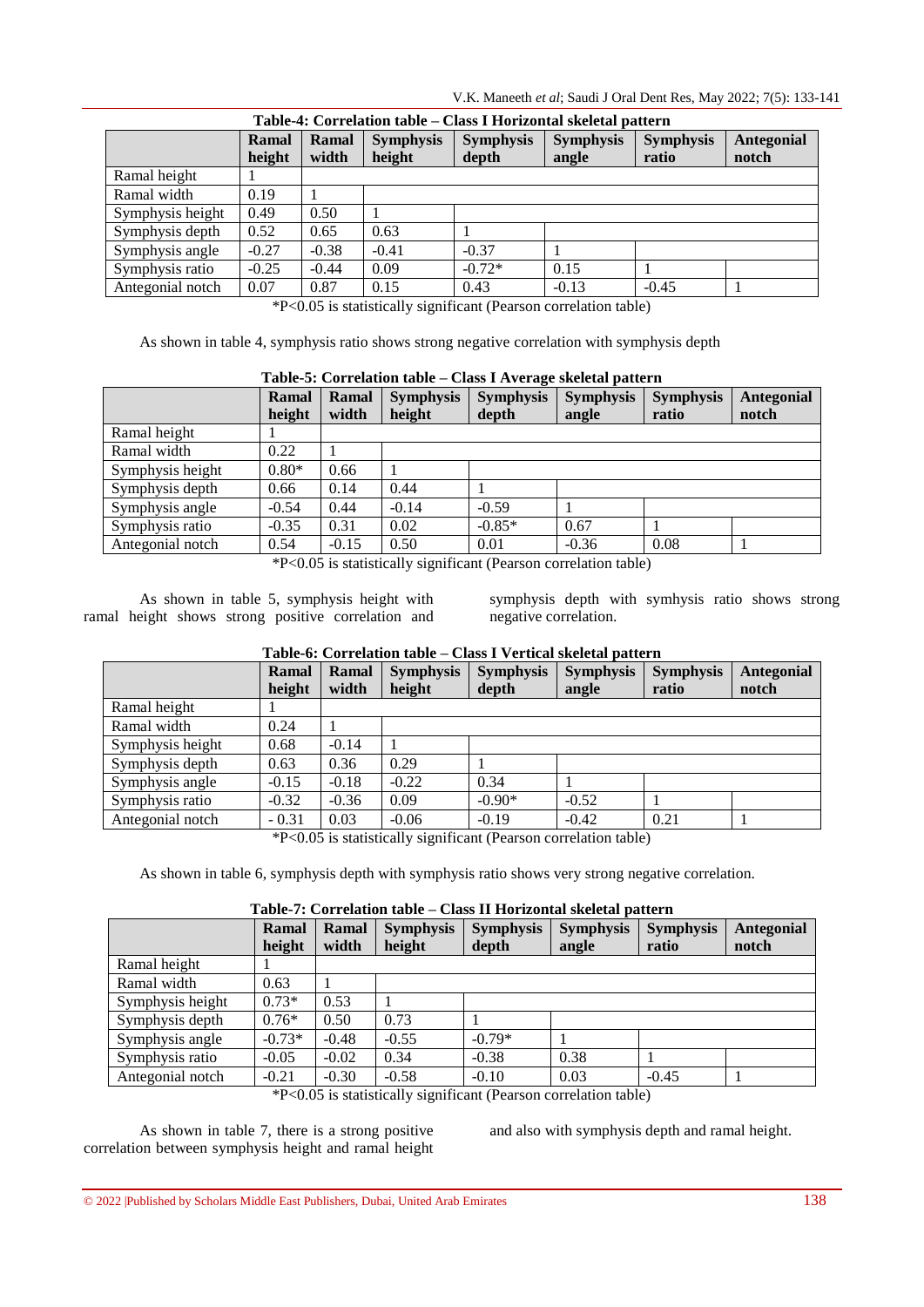V.K. Maneeth *et al*; Saudi J Oral Dent Res, May 2022; 7(5): 133-141

| Table-8: Correlation table – Class II Average skeletal pattern |         |         |                  |                  |                  |                  |            |  |  |  |
|----------------------------------------------------------------|---------|---------|------------------|------------------|------------------|------------------|------------|--|--|--|
|                                                                | Ramal   | Ramal   | <b>Symphysis</b> | <b>Symphysis</b> | <b>Symphysis</b> | <b>Symphysis</b> | Antegonial |  |  |  |
|                                                                | height  | width   | height           | depth            | angle            | ratio            | notch      |  |  |  |
| Ramal height                                                   |         |         |                  |                  |                  |                  |            |  |  |  |
| Ramal width                                                    | 0.47    |         |                  |                  |                  |                  |            |  |  |  |
| Symphysis height                                               | $0.78*$ | $0.78*$ |                  |                  |                  |                  |            |  |  |  |
| Symphysis depth                                                | $-0.10$ | $0.79*$ | 0.42             |                  |                  |                  |            |  |  |  |
| Symphysis angle                                                | $-0.71$ | 0.06    | $-0.42$          | 0.41             |                  |                  |            |  |  |  |
| Symphysis ratio                                                | $0.91*$ | 0.44    | 0.86             | $-0.07$          | $-0.62$          |                  |            |  |  |  |
| Antegonial notch                                               | 0.05    | 0.67    | 0.29             | 0.57             | 0.32             | 0.05             |            |  |  |  |

\*P<0.05 is statistically significant (Pearson correlation table)

As shown in table 8, there is very strong positive correlation between symphysis ratio and ramal height and strong positive correlation between symphysis height with ramal height, symphysis height with ramal width and symphysis depth with ramal width.

|                  | Ramal<br>height | Ramal<br>width | <b>Symphysis</b><br>height | <b>Symphysis</b><br>depth | <b>Symphysis</b><br>angle | <b>Symphysis</b><br>ratio | Antegonial<br>notch |
|------------------|-----------------|----------------|----------------------------|---------------------------|---------------------------|---------------------------|---------------------|
| Ramal height     |                 |                |                            |                           |                           |                           |                     |
| Ramal width      | 0.41            |                |                            |                           |                           |                           |                     |
| Symphysis height | $-0.49$         | $-0.52$        |                            |                           |                           |                           |                     |
| Symphysis depth  | $-0.09$         | $-0.33$        | 0.56                       |                           |                           |                           |                     |
| Symphysis angle  | 0.13            | $-0.34$        | 0.04                       | 0.47                      |                           |                           |                     |
| Symphysis ratio  | $-0.44$         | $-0.39$        | $0.74*$                    | $-0.13$                   | $-0.31$                   |                           |                     |
| Antegonial notch | $-0.74*$        | $-0.15$        | 0.10                       | 0.33                      | 0.25                      | $-0.20$                   |                     |

#### **Table-9: Correlation table – Class II Vertical skeletal pattern**

\*P<0.05 is statistically significant (Pearson correlation table)

As shown in table 9, there is a strong positive correlation between symphysis ratio with symphysis

height and strong negative correlation between antegonial notches with ramal height.

#### **Table-10: Correlation table – Class III Horizontal skeletal pattern**

|                  | Ramal<br>height | Ramal<br>width | <b>Symphysis</b><br>height | <b>Symphysis</b><br>depth | <b>Symphysis</b><br>angle | <b>Symphysis</b><br>ratio | Antegonial<br>notch |
|------------------|-----------------|----------------|----------------------------|---------------------------|---------------------------|---------------------------|---------------------|
| Ramal height     |                 |                |                            |                           |                           |                           |                     |
| Ramal width      | 0.47            |                |                            |                           |                           |                           |                     |
| Symphysis height | $0.84*$         | 0.63           |                            |                           |                           |                           |                     |
| Symphysis depth  | 0.33            | 0.15           | 0.67                       |                           |                           |                           |                     |
| Symphysis angle  | $0.86*$         | 0.24           | 0.70                       | 0.23                      |                           |                           |                     |
| Symphysis ratio  | 0.25            | 0.10           | $-0.14$                    | $-0.79*$                  | 0.38                      |                           |                     |
| Antegonial notch | 0.54            | 0.44           | $0.72*$                    | 0.66                      | 0.58                      | $-0.27$                   |                     |

\*P<0.05 is statistically significant (Pearson correlation table)

As shown in table 10, there is very strong positive correlation between symphysis height with ramal height and symphysis angle with ramal height and strong positive correlation between antegonial

notch with symphysis height and strong negative correlation between symphysis ratio and symphysis depth.

#### **Ramal height Ramal width Symphysis height Symphysis depth Symphysis angle Symphysis ratio Antegonial notch** Ramal height 1 Ramal width  $0.81*$  1 Symphysis height  $\begin{array}{|c|c|c|c|c|c|} \hline 0.02 & 0.22 & 1 \\\hline \end{array}$ Symphysis depth  $0.74*$   $0.84*$   $0.05$  1 Symphysis angle 0.33 0.21 -0.43 -0.07 1 Symphysis ratio  $\begin{vmatrix} -0.40 & -0.30 & 0.77 \end{vmatrix}$  -0.57  $\begin{vmatrix} -0.28 & 1 \end{vmatrix}$ Antegonial notch 0.94\* 0.76\* 0.06 0.69 0.34 -0.33

#### **Table-11: Correlation table – Class III Average skeletal pattern**

\*P<0.05 is statistically significant (Pearson correlation table)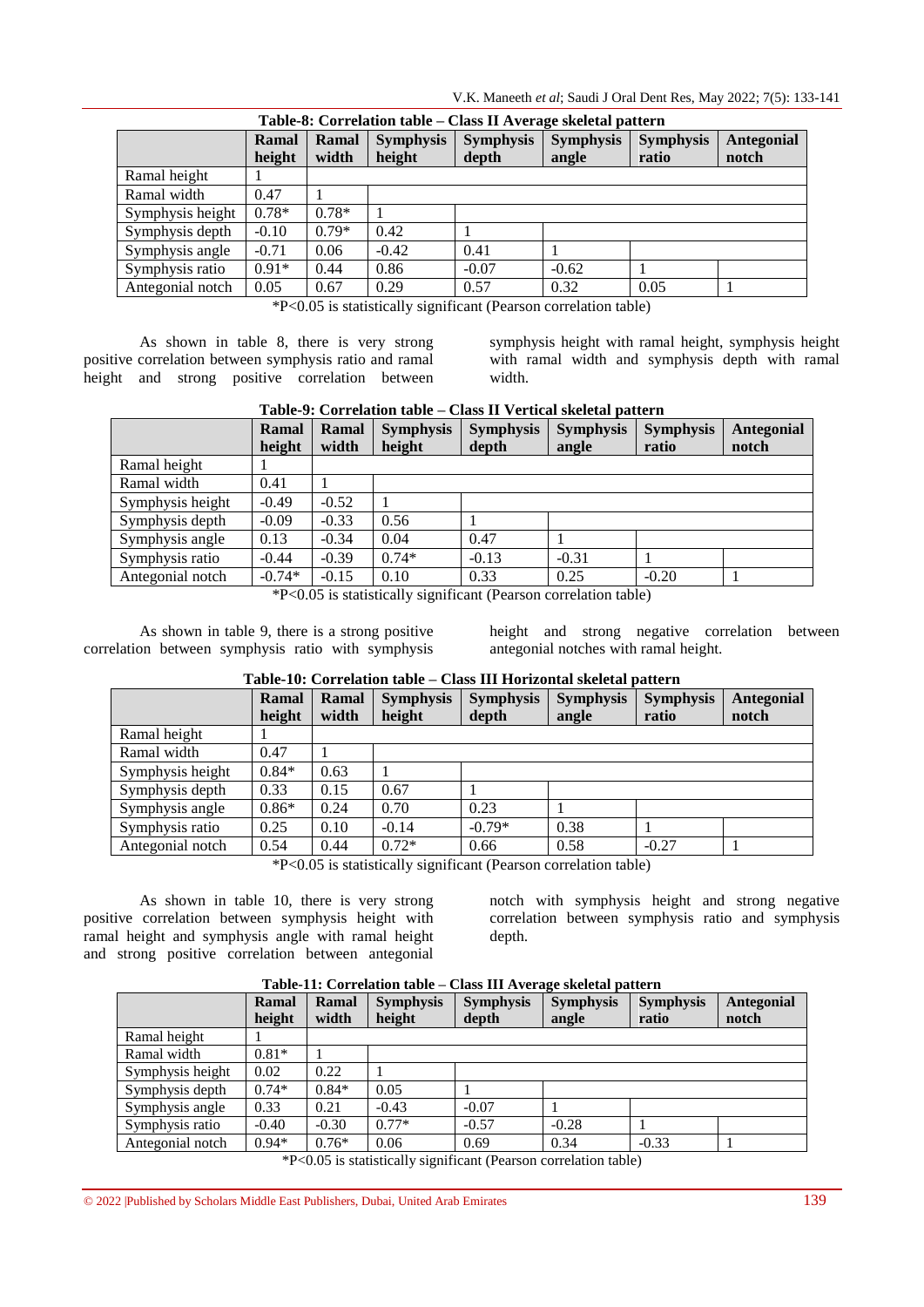As shown in table 5, there is very strong positive correlation between ramal width with ramal height, symhysis depth with ramal width and antegonial notch with ramal height and strong positive correlation between symphysis depth with ramal height, symphysis ratio with symphysis height and antegonial notch with ramal width.

|                  | <b>Ramal</b><br>height | Ramal<br>width | <b>Symphysis</b><br>height | <b>Symphysis</b><br>depth | <b>Symphysis</b><br>angle | <b>Symphysis</b><br>ratio | Antegonial<br>notch |
|------------------|------------------------|----------------|----------------------------|---------------------------|---------------------------|---------------------------|---------------------|
| Ramal height     |                        |                |                            |                           |                           |                           |                     |
| Ramal width      | $-0.28$                |                |                            |                           |                           |                           |                     |
| Symphysis height | 0.08                   | 0.04           |                            |                           |                           |                           |                     |
| Symphysis depth  | 0.32                   | $-0.33$        | 0.17                       |                           |                           |                           |                     |
| Symphysis angle  | $-0.27$                | $0.93*$        | 0.31                       | $-0.31$                   |                           |                           |                     |
| Symphysis ratio  | $-0.01$                | 0.07           | $0.97*$                    | $-0.02$                   | 0.36                      |                           |                     |
| Antegonial notch | $-0.75*$               | 0.27           | 0.51                       | $-0.18$                   | 0.37                      | 0.55                      |                     |

\*P<0.05 is statistically significant (Pearson correlation table)

As shown in table 12, there is very strong positive correlation between symphysis angle with ranal width, symhysis ratio with symphysis height and strong negative correlation between antegonial notches with ramal height.

#### **DISCUSSION**

This study was conducted to evaluate and compare the correlation between antegonial notch, symphysis morphology and ramus morphology among different skeletal patterns and skeletal relationship using cephalograms and OPG.

The depth of antegonial notch was compared among different skeletal patterns. In Class III Vertical skeletal pattern the depth of antegonial notch was highest (2.81±0.84), and Class I Horizontal **s**keletal pattern the depth of antegonial notch was the least (1.00±0.53). Similar result was reported by Singer *et al*. [4], Björk and Skieller [5] showed Vertical **s**keletal pattern has the highest antegonial notch depth. Hovell [6] in 1964 stated that "when the condylar growth fails to contribute to the lowering of the mandible, the bone in the region of the angle grows downward producing antegonial notching caused by the masseter and the medial pterygoid.

The height of the symphysis was highest in Class III Vertical skeletal pattern  $(25.25 \pm 4.27)$ , and least in Class II Horizontal **s**keletal pattern  $(23.43\pm2.99)$ . Rickets in his study associated a thick symphysis with an anterior growth direction. Symphysis morphology was found to be associated with the direction of mandibular growth.

The depth of the symphysis was highest in Class II Horizontal skeletal pattern  $(16.57 \pm 2.15)$ , and least in Class III Vertical skeletal pattern (14.63±0.54). These results are consistent with the findings of Aki *et al.* [7]. and Mangla *et al*. [8], in their study reported that symphysis with a larger height, smaller depth, larger ratio, and a smaller angle found in Vertical growers. An anterior growth direction of the mandible

has been associated with thick symphysis as reported by Ricketts [1].

The symphysial angle was highest in Class I Horizontal skeletal pattern  $(87.63 \pm 5.04)$ , and least in Class III Vertical skeletal pattern (72.00±3.46). The symphysial ratio was highest in Class III Vertical skeletal pattern  $(1.73\pm0.29)$ , and least in Class II Horizontal skeletal pattern (1.43±0.15).

It has been noted that a dentoalveolar compensation occurs in the vertical plane, when the lower anterior facial height increases, the upper and lower anterior teeth have a tendency to erupt to continue maintaining their positive overbite and the alveolar bone is remodelled thus resulting in an increase in the length of the mandibular symphysis.

The ramal width was highest in Class II Horizontal skeletal pattern  $(35.43\pm3.60)$ , and least in Class III Vertical skeletal pattern (31.00±2.51). However the result was not statistically significant. The ramal height was more in Class III Horizontal skeletal pattern (56.13±5.94), and least in Class II Vertical skeletal pattern (45.29±3.50).These findings were consistent with observations by Muller [9], Schudy [10], and Sassouni [11], who all reported a considerable deficiency in dimension in vertical growers. Thus, mandibular ramus morphology is an important indicator of how mandibular growth will respond to treatment mechanics.

Antegonial notch shows strong positive corelation with symphysis height in Class III Horizontal skeletal pattern, and ramal height in Class III Average skeletal pattern and strong negative corelation with ramal height in Class II and Class III Vertical skeletal pattern.

Symphysis height shows strong positive correlation with ramal height in Class I Average skeletal pattern, Class II Horizontal skeletal pattern, Class II Average skeletal pattern and Class III Horizontal skeletal pattern. Symphysis depth shows